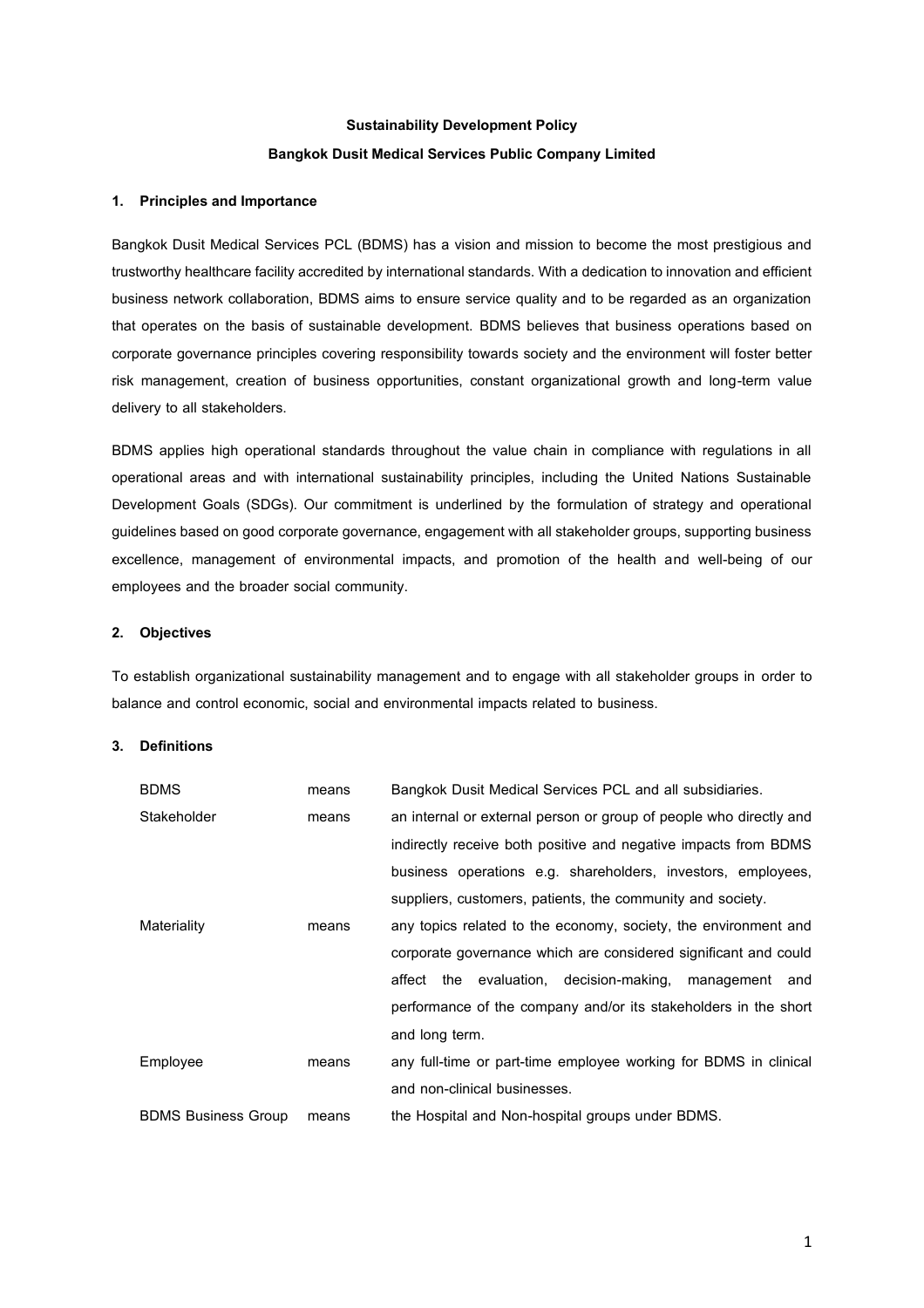## **4. Duties and Responsibilities**

## **4.1 Board of Directors**

- Review the sustainability management policy and guidelines covering stakeholder engagement, sustainability material topics review, and acknowledge the annual sustainability reporting practice.
- Support internal implementation in line with BDMS sustainability objectives and international sustainability principles.

# **4.2 President**

- Report sustainability performance to the Board of Directors for review of the sustainability management policy and guidelines covering stakeholder engagement, sustainability material topics review, and acknowledgement of the annual sustainability reporting practice.
- Acknowledge feedback and suggestions for the direction of sustainability management policy from the Board of Directors in order to communicate and collaborate with the BDMS Corporate Sustainability Development Committee.

# **4.3 BDMS Corporate Sustainability Development Committee (BDMS CSD Committee)**

- The BDMS CSD Committee comprises the President as a Chairperson, Chief Medical Officer, Chief Operating Officer, Chief Administrative Officer, Chief Financial Officer and the highest executive of the BDMS CSD Department.
- The highest executive of the BDMS CSD Department is responsible for reporting the sustainability performance and providing suggestions for performance improvement to the BDMS CSD Committee.
- The BDMS CSD Committee is responsible for appointing and assigning the BDMS CSD Department to ensure efficient operations of the BDMS Business Group.
- The BDMS CSD Committee is responsible for establishing, revising and supporting operations in line with the sustainability management policy, objectives, strategies and guidelines covering stakeholder engagement and material sustainability topics.
- The BDMS CSD Committee is responsible for reviewing, approving and voting for the preparation and disclosure practices of the sustainability report.
- As the chairperson of the BDMS CSD Committee, the President is responsible for presenting the sustainability performance report to the Board of Directors for acknowledgment and for reviewing the BDMS sustainability policy and guidelines.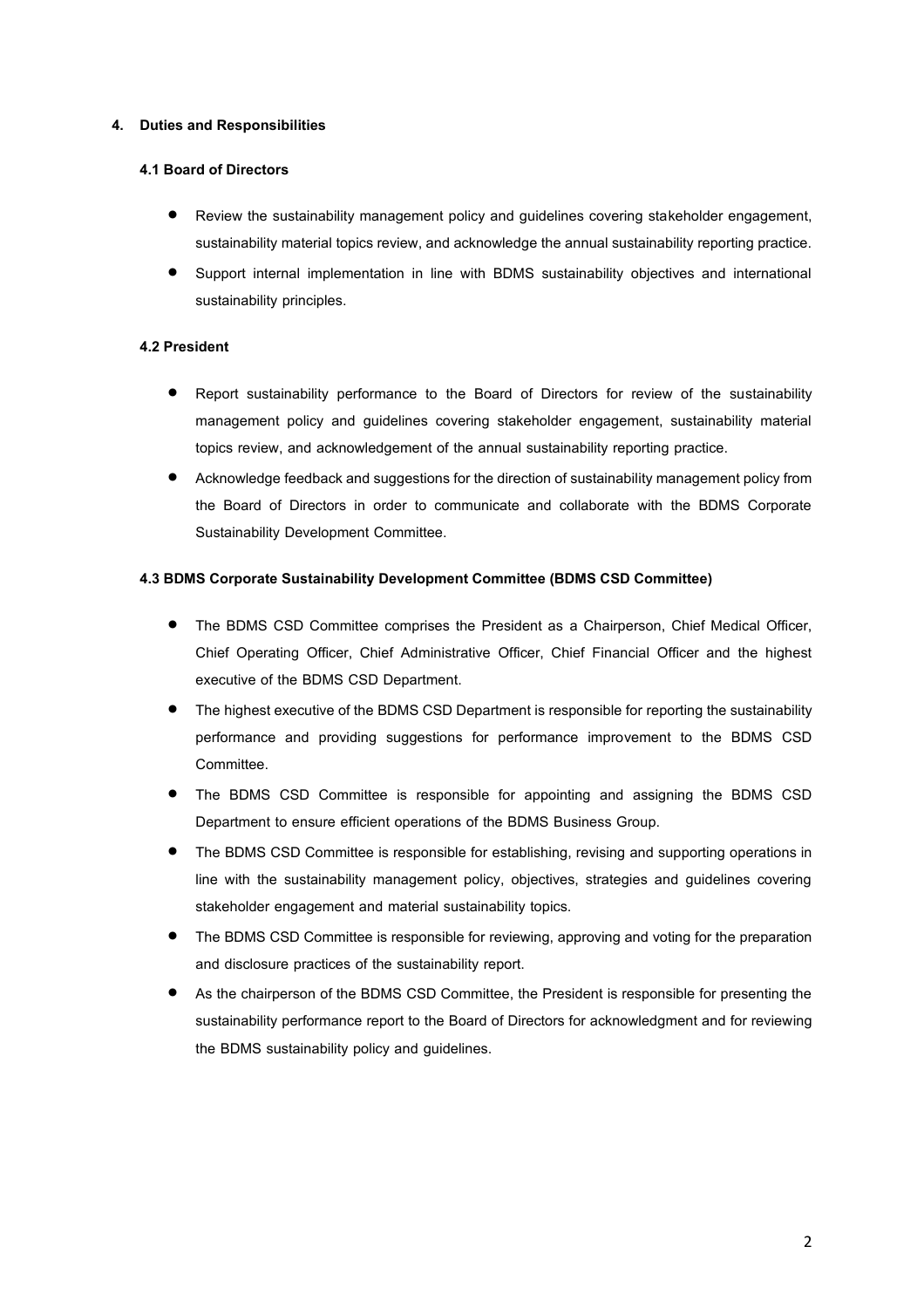#### **4.4 BDMS CSD Department & Representatives from each BDMS Business Group**

- The BDMS CSD Department is responsible for coordination in order to communicate and drive forward the sustainability policy, practices and strategic goals to the BDMS Business Group.
- The BDMS Business Group is responsible for appointing representatives to coordinate, receive communication, and drive forward sustainability implementation with the BDMS CSD Department.
- The representative from each BDMS Business Group should be a senior executive or personnel who are capable of cross-functional operations e.g. Medical Services, Human Resources, Occupational Health and Safety, Procurement, Research and Development, Corporate Social Responsibility/Sustainability or Marketing.
- The BDMS CSD Department and the representative from each BDMS Business Group are responsible for developing an efficient sustainability management system.
- The BDMS CSD Department is responsible for providing consultation to the representatives from each BDMS Business Group regarding preparation of supporting documents, manuals and/or necessary technical standards practices required to support the implementation of sustainability policy and guidelines.
- The BDMS CSD Department is responsible for providing consultation to the representative from each BDMS Business Group through knowledge support, communication, and building sustainability culture within BDMS.
- The representative from each BDMS Business Group is responsible for monitoring operational progress against targets, verifying the information, assessing and analyzing the data, preparing a performance improvement plan and reporting the progress to the BDMS CSD Department on the quarterly basis, or when requested, for additional comments by the BDMS CSD Committee.
- The BDMS CSD Department is responsible for the BDMS sustainability report preparation in line with international standards including monitoring, collecting, and verifying the data from the representative of each BDMS Business Group. The report aims to publicly communicate the sustainability policy, strategy, objectives and progress. It also aims to engage with stakeholders in the interests of continual operational improvement.
- The BDMS CSD Department is responsible for presenting the sustainability performance and sustainability report draft to the BDMS CSD Committee. The committee will review, give feedback and approve the preparation and disclosure of the sustainability report.

## **4.5 All Personnel**

- All Personnel must understand the BDMS sustainability context.
- All Personnel must acknowledge and effectively implement the sustainability policy, strategy, objectives and indicators related to the policy and guidelines. The results will be presented to the representatives from each BDMS Business Group.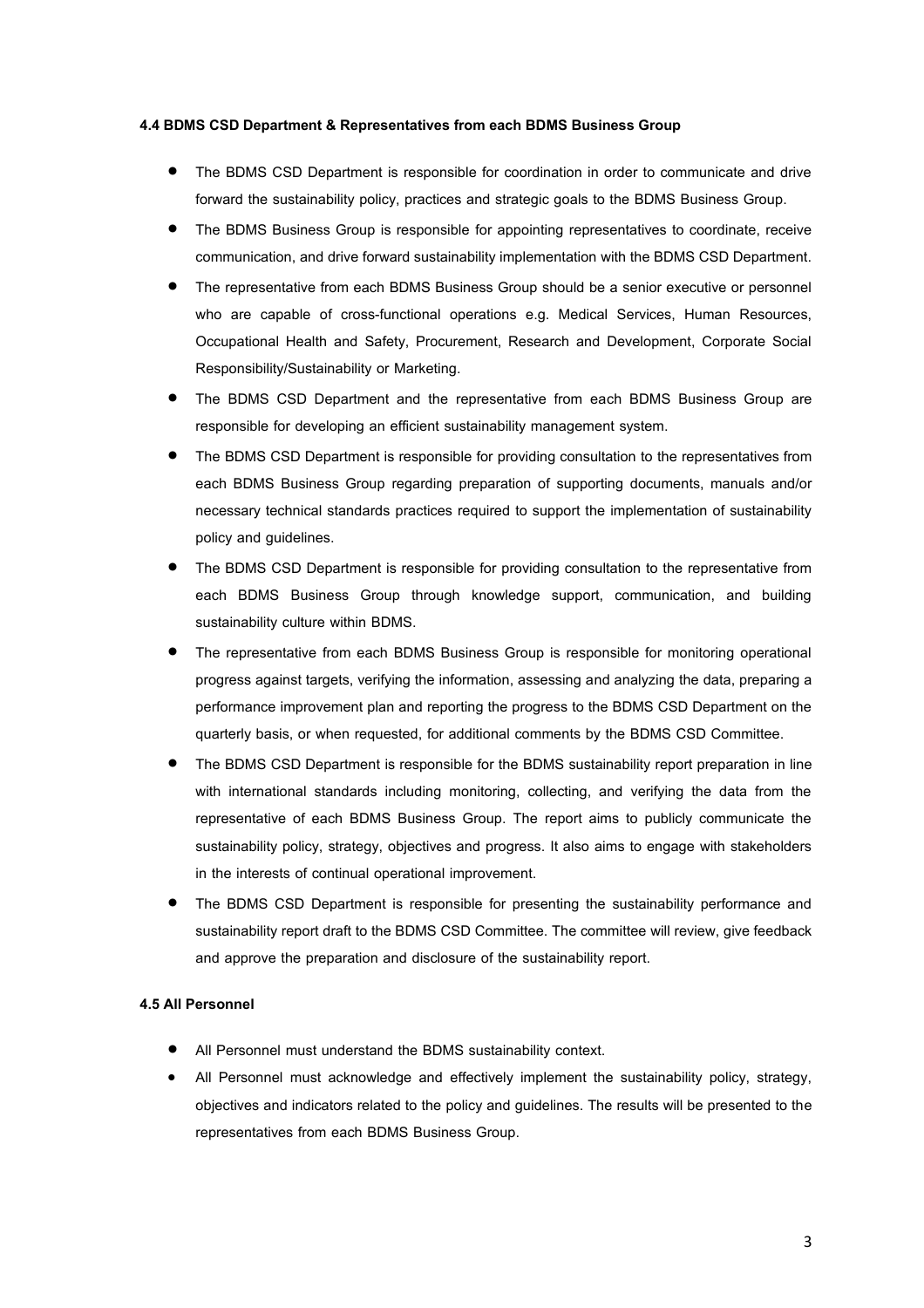## **5. BDMS Sustainability Development Practices**

BDMS adheres the sustainability management processes to the international standards. This aims to apply with the fundamental operations and drive sustainability as part of its corporate strategy, culture and governance as follows.

## **5.1 Stakeholder Engagement**

- The Board of Directors, President or BDMS CSD Committee is responsible for contributing in the stakeholder engagement process with the BDMS CSD Committee and senior executives through the establishment of governance guidelines, operational strategy and decision-making procedures.
- The Board of Directors, President or BDMS CSD Committee is responsible for contributing in the determination of the stakeholder engagement process and responses to stakeholders as part of business policy or processes such as risk analysis, materiality assessment or determination of operational objectives.
- The BDMS CSD Committee in collaboration with the BDMS CSD Department is responsible for provision of resources or preparation of personnel to ensure effective stakeholder engagement.
- The BDMS CSD Committee in collaboration with the BDMS CSD Department is responsible for establishing the guidelines for stakeholders' expectations and concerns identification, potential stakeholder identification, and stakeholder engagement process risk management. This aims to ensure effective formulation of stakeholder response strategy.
- The BDMS CSD Committee is responsible for determining indicators or performance evaluation guidelines regarding the stakeholder engagement process, and for transparently and continually communicating the results to internal and external stakeholders.
- The BDMS CSD Committee in collaboration with the BDMS CSD Department is responsible for reviewing the stakeholder engagement process in order to establish guidelines for continual improvement.

## **5.2 Materiality Assessment**

- The BDMS CSD Committee, BDMS CSD Department, representatives from each BDMS Business Group and related personnel are responsible for the materiality identification and assessment process throughout the business. This includes aspects of risk assessment, operations in line with the regulations, policies and operational manuals of the organization.
- The BDMS CSD Committee in collaboration with the BDMS CSD Department is responsible for provision of resources or preparation of personnel to ensure efficient materiality assessment.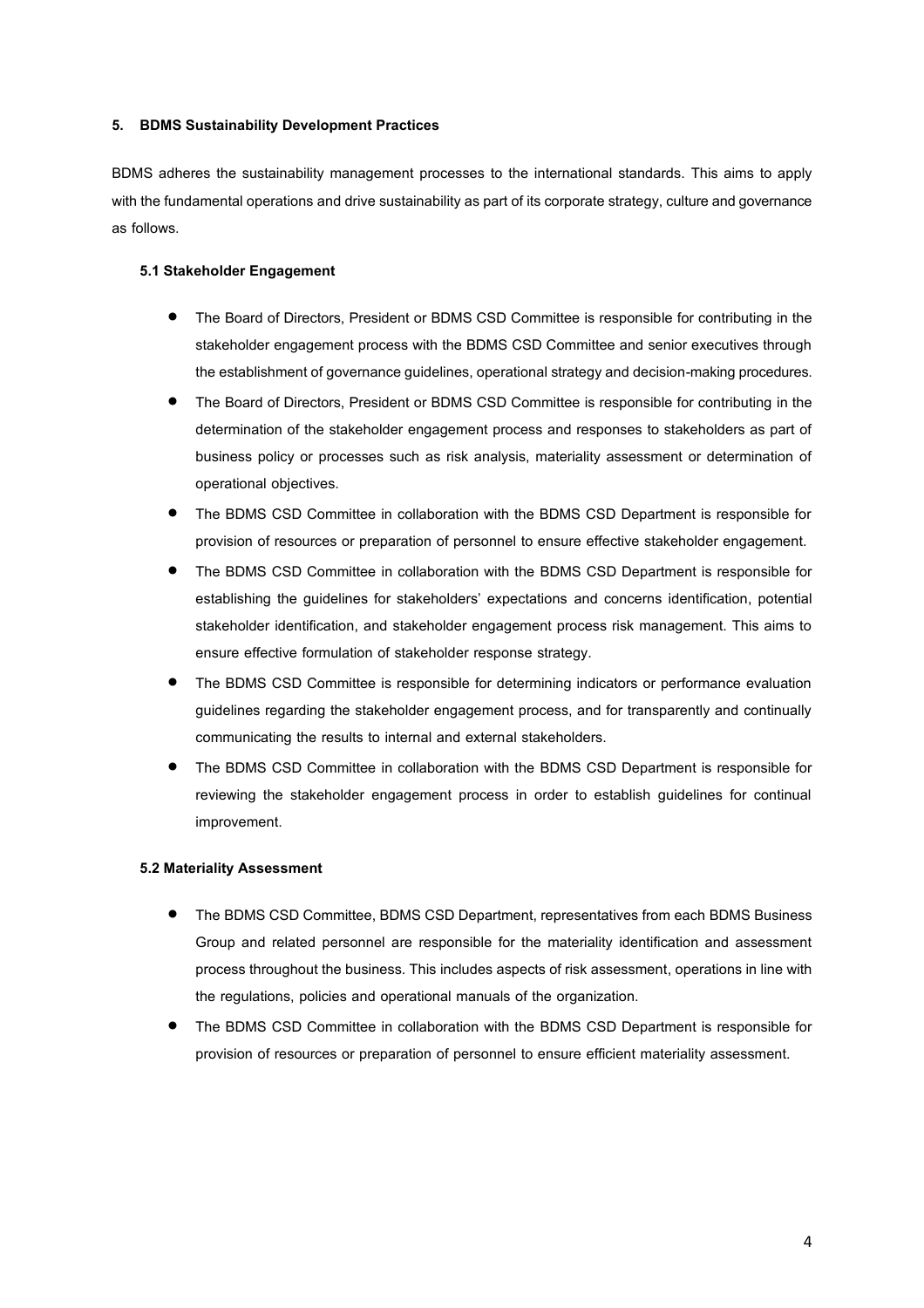The BDMS CSD Committee in collaboration with the BDMS CSD Department is responsible for disclosure of the material sustainability topics including appropriate assessment criteria and a clear scope and timeline.

## **5.3 Responsiveness of Materiality**

- The BDMS CSD Committee, BDMS CSD Department, representatives from each BDMS Business Group and related personnel are responsible for the materiality response process, communication to related stakeholders, and integration of procedures throughout the business such as risk assessment, operations in line with regulations, and operational strategy formulation.
- The BDMS CSD Committee in collaboration with the BDMS CSD Department is responsible for provision of resources or preparation of personnel to ensure effective responsiveness on matters related to materiality.
- The BDMS CSD Committee, BDMS CSD Department, representatives from each BDMS Business Group and related personnel are responsible for communication of the responsiveness of materiality to stakeholders in an appropriate manner at all times. Stakeholders' approval regarding the responsiveness of materiality may be additionally requested.

# **5.4 Impact of Materiality**

- The BDMS CSD Committee, BDMS CSD Department, representatives from each BDMS Business Group and related personnel are responsible for management of direct and indirect materiality impacts, and integration of procedures throughout the business such as risk management, operations in compliance with regulations, and operational strategy development and management.
- The BDMS CSD Committee in collaboration with the BDMS CSD Department is responsible for provision of resources or preparation of personnel to ensure effective management of materiality impacts.
- The BDMS CSD Committee in collaboration with the BDMS CSD Department is responsible for appropriately disclosing the management of materiality impacts to internal and external stakeholders with rationales, and ensuring qualitative, quantitative and financial monitoring.

## **5.5 Communication**

 The BDMS CSD Committee in collaboration with the BDMS CSD Department is responsible for public communication on management approaches, performance and progress through the BDMS sustainability report in line with international standards such as the Global Reporting Initiative (GRI) Standards.